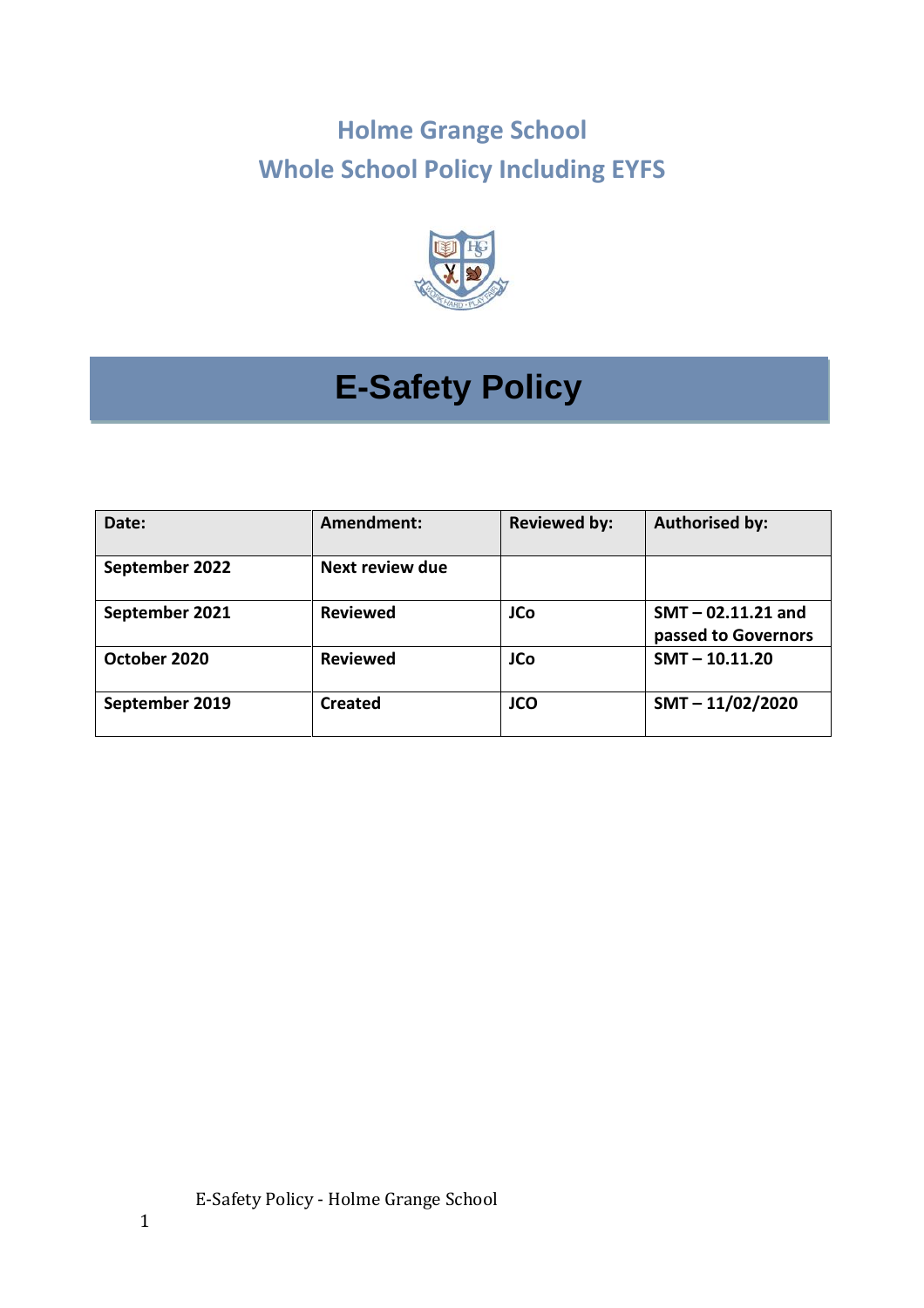## **Scope of the Policy**

This policy applies to all members of the school community (including staff, students / pupils, volunteers, parents / carers, visitors, community users) who have access to and are users of the school's ICT systems, both in and out of the school.

The Education and Inspections Act 2006 empowers the Headteacher to such extent as is reasonable, to regulate the behaviour of students when they are off the school site and empowers members of staff to impose disciplinary penalties for inappropriate behaviour. This is pertinent to incidents of cyber-bullying, or other e-Safety incidents covered by this policy, which may take place outside of the school, but is linked to membership of the school. The 2011 Education Act increased these powers with regard to the searching for and of electronic devices and the deletion of data.

The school will deal with such incidents within this policy and associated behaviour and anti-bullying policies and will, where known, inform parents / carers of incidents of inappropriate e-Safety behaviour that take place out of school.

*UK Safer Internet Centre: appropriate filtering and monitoring*. Guidance on e-security is available from the National Education Network (NEN).

## **Roles and Responsibilities**

The following section outlines the e-safety roles and responsibilities of individuals and groups within the school:

## **Governors:**

Governors are responsible for the approval of the e-Safety Policy and for reviewing the effectiveness of the policy. The Governors will receive information about e-Safety incidents. A member of the Governing Body has taken on the role of Safeguarding Governor. The role of this Governor will include:

- regular meetings with the designated safeguarding lead
- regular monitoring of e-Safety incident logs
- regular monitoring of filtering / change control logs
- reporting to relevant Governors / Board / committee / meetings

## **Headteacher and Senior Leaders:**

The Headteacher has a duty of care for ensuring the safety (including e-Safety) of members of the school community, though the day-to-day responsibility for e-Safety will be delegated to the Designated Safeguard Lead (DSL). The Headteacher and (at least) another member of the Senior Leadership Team should be aware of the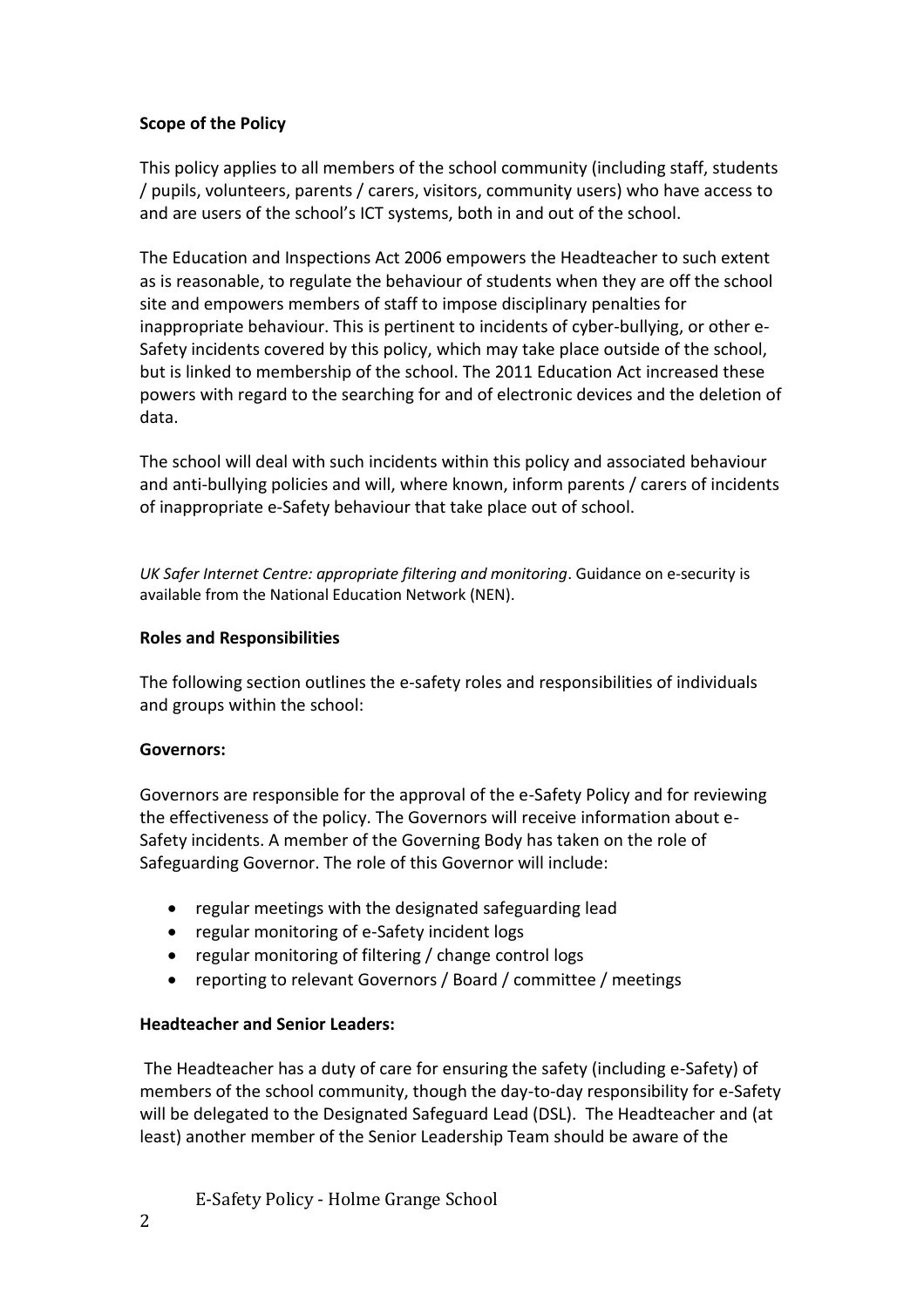procedures to be followed in the event of a serious e-safety allegation being made against a member of staff.

The Headteacher / Senior Leaders are responsible for ensuring that the DSL and other relevant staff receive suitable training to enable them to carry out their e-Safety roles and to train other colleagues, as relevant.

The Headteacher/Senior Leaders will ensure that there is a system in place to allow for monitoring and support of those in school who carry out the internal e-Safety monitoring role. This is to provide a safety net and also support to those colleagues who take on important monitoring roles.

The Senior Leadership Team will receive regular monitoring reports from the DSL.

### **The Designated Safeguarding Lead:**

- takes day to day responsibility for e-Safety issues and has a leading role in establishing and reviewing the school e-Safety policies / documents
- ensures that all staff are aware of the procedures that need to be followed in the event of an e-Safety incident taking place.
- provides training and advice for staff
- liaises with the Local Authority Berkshire West Safeguarding Children Partnership
- liaises with school technical staff
- receives reports of e-Safety incidents from the Head who makes a log of incidents to inform future e-Safety developments.
- meets regularly with Safeguarding Governor to discuss current issues, review incident logs and filtering/change control logs
- attends relevant meeting/committee of Governors
- reports regularly to Senior Leadership Team
- is trained in e-Safety issues and is aware of the potential for serious child protection / safeguarding issues to arise from:
	- 1. sharing of personal data
	- 2. access to illegal / inappropriate materials
	- 3. inappropriate online contact with adults / strangers
	- 4. potential or actual incidents of grooming
	- 5. cyber-bullying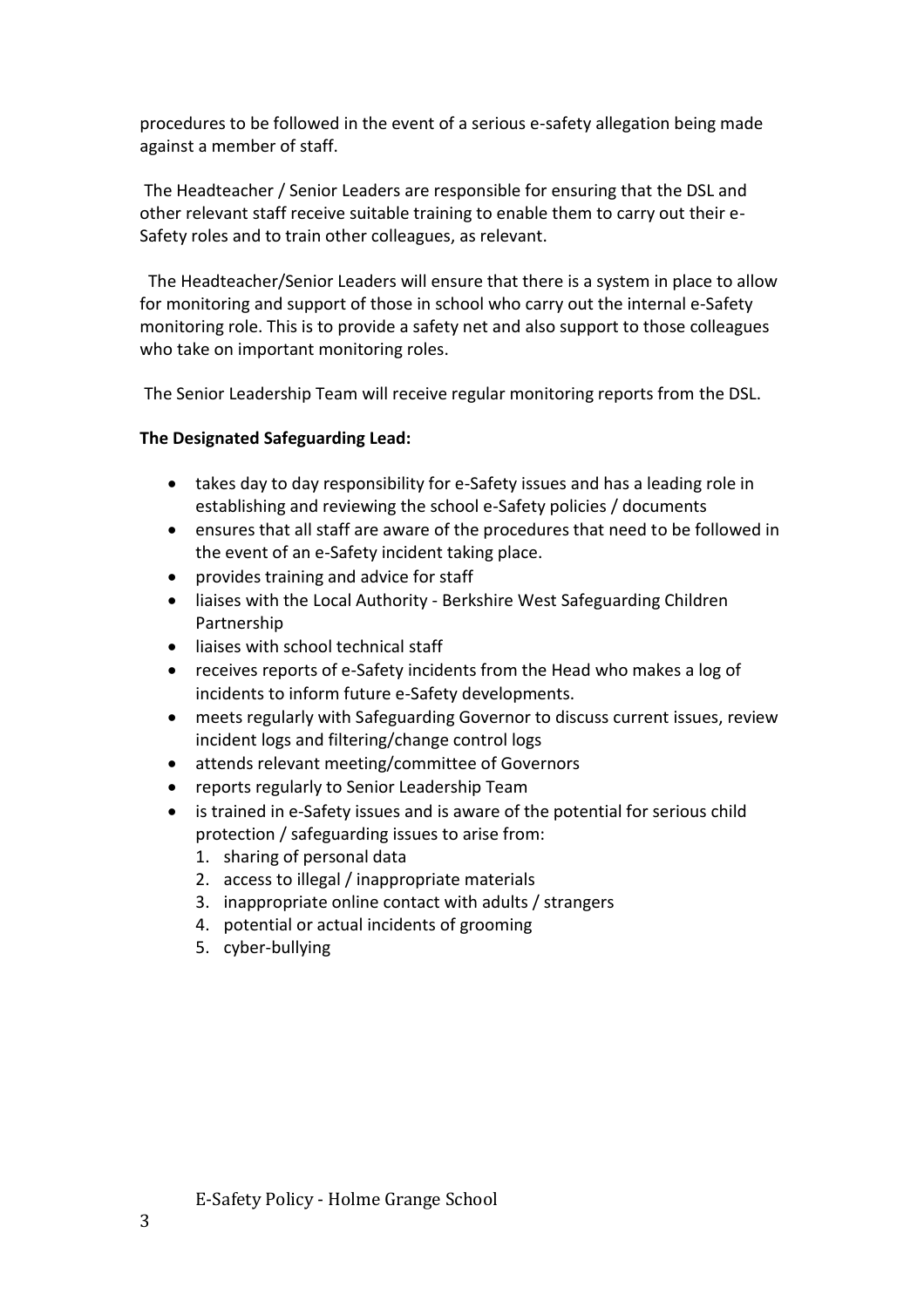## **Network Manager / Technical staff:**

The IT support team is responsible for ensuring:

- that the school's technical infrastructure is secure and is not open to misuse or malicious attack
- that the school meets required e-Safety technical requirements
- that users may only access the networks and devices through a properly enforced password protection policy, in which passwords are regularly changed
- the filtering policy is applied and updated on a regular basis and that its implementation is not the sole responsibility of any single person
- that they keep up to date with e-Safety technical information in order to effectively carry out their e-Safety role and to inform and update others as relevant
- that the use of the network/internet/remote access/email is regularly monitored in order that any misuse/attempted misuse can be reported to the Headteacher/Senior Leader; DSL for investigation/action/sanction
- that monitoring software/systems are implemented and updated as agreed in school policies

## **Teaching and Support Staff**

are responsible for ensuring that:

- they have an up to date awareness of e-safety matters and of the current school e-Safety policy and practices
- they have read, understood and signed the Staff Code of Conduct
- they report any suspected misuse or problem to the Headteacher/Senior
- Leadership team; DSL for investigation/action/sanction
- all digital communications with students/parents/carers should be on a professional level and only carried out using official school systems
- e-Safety issues are embedded in all aspects of the curriculum and other activities
- students understand and follow the e-Safety and acceptable use policies
- students have a good understanding of research skills and the need to avoid plagiarism and uphold copyright regulations
- they monitor the use of digital technologies, mobile devices, cameras etc. in lessons and other school activities (where allowed) and implement current policies with regard to these devices
- in lessons where internet use is pre-planned students should be guided to sites checked as suitable for their use and that processes are in place for dealing with any unsuitable material that is found in internet searches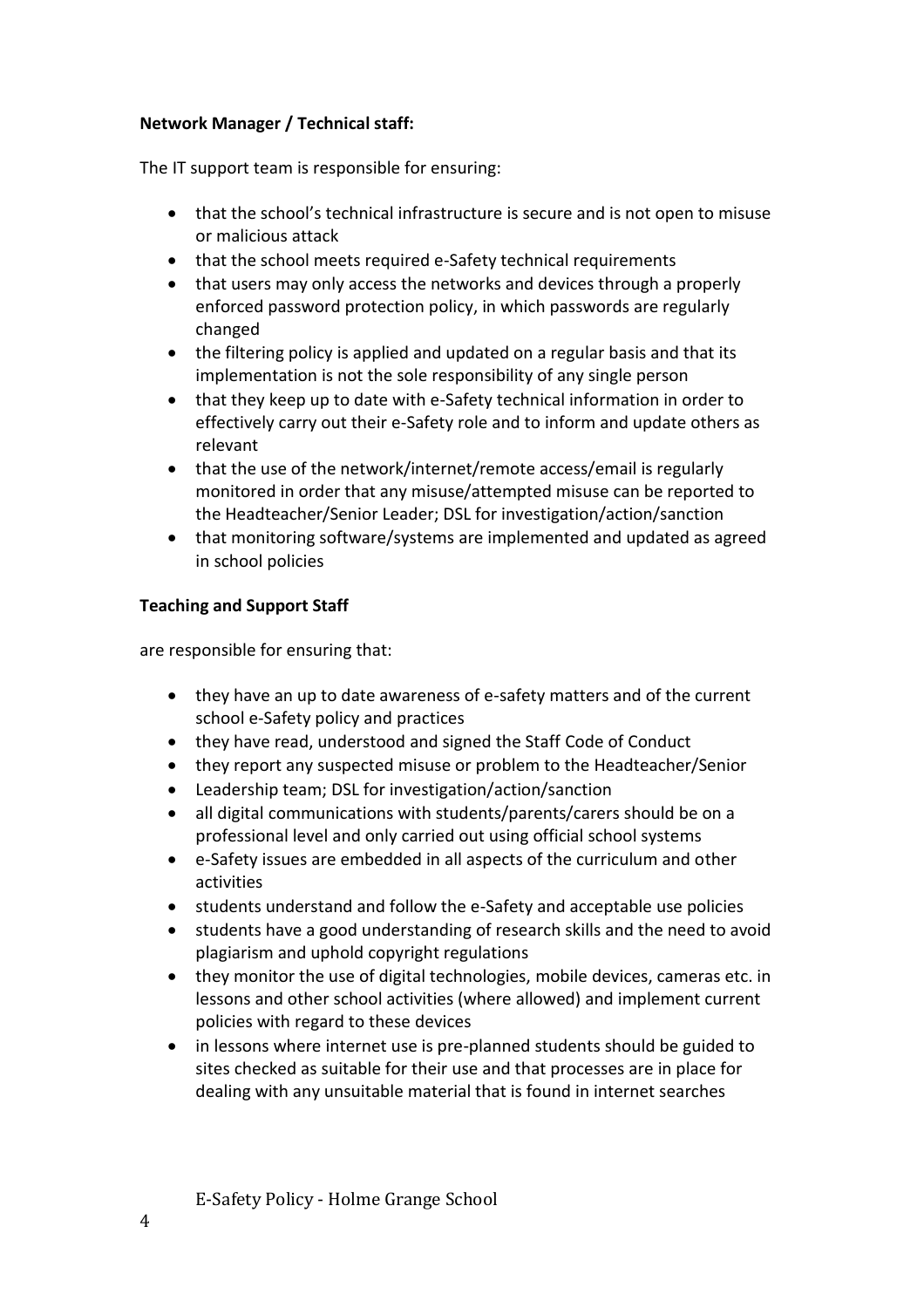## **Students / pupils**

- are responsible for using the school digital technology systems in accordance with the Student Acceptable Use Policy which is in the school planners. All students in Prep School and Eaton Grange sign the policy
- have a good understanding of research skills and the need to avoid plagiarism and uphold copyright regulations
- need to understand the importance of reporting abuse, misuse or access to inappropriate materials and know how to do so
- will be expected to know and understand policies on the use of mobile devices and digital cameras. They should also know and understand policies on the taking/use of images and on cyber-bullying.
- should understand the importance of adopting good e-Safety practice when using digital technologies out of school and realise that the school's e-Safety Policy covers their actions out of school, if related to their membership of the school

## **Parents/Carers**

Parents/Carers play a crucial role in ensuring that their children understand the need to use the internet/mobile devices in an appropriate way. The school will take every opportunity to help parents understand these issues through parents' evenings, newsletters, letters, website and information about national/local e-Safety campaigns/literature. Parents and carers will be encouraged to support the school in promoting good e-Safety practice and to follow guidelines on the appropriate use of:

- digital and video images taken at school events
- access to parents' sections of the website and online student records
- no mobile phones are allowed to be used in the school playground area or in the EYFS area.

## **Community Users**

Community Users cannot access school systems. They will be given access to the WIFI if needed.

## **Policy Statements**

## **Education – students**

Whilst regulation and technical solutions are very important, their use must be balanced by educating students to take a responsible approach. The education of students in e-Safety is therefore an essential part of the school's e-Safety provision. Children and young people need the help and support of the school to recognise and avoid e-Safety risks and build their resilience.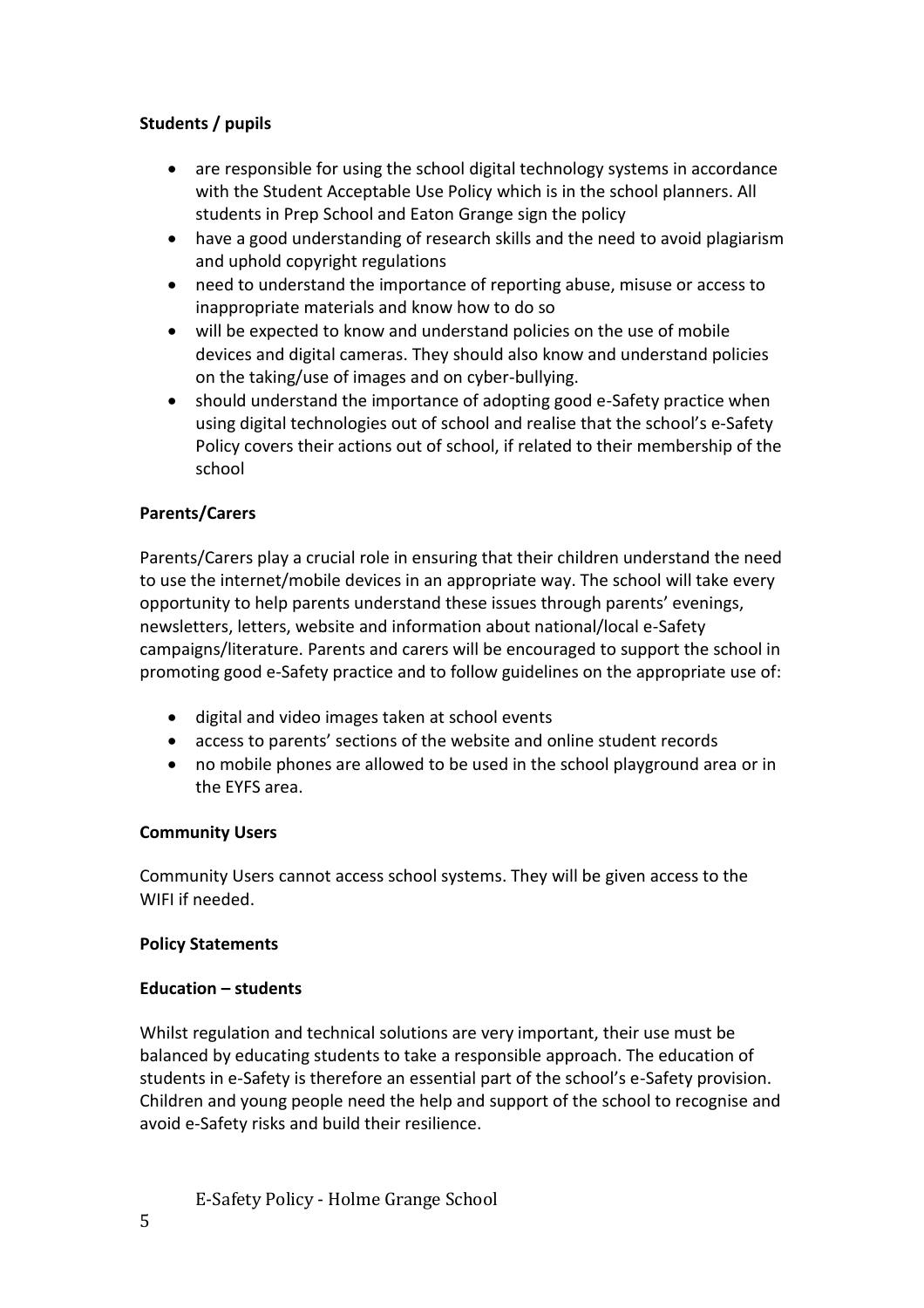E-Safety should be a focus in all areas of the curriculum and staff should reinforce e-Safety messages across the curriculum. The e-Safety curriculum should be broad, relevant and provide progression, with opportunities for creative activities and will be provided in the following ways:

A planned e-Safety curriculum should be provided as part of ICT/ computing/SMSC/PSHE (RSHE is covered within our PSHE programme) and other lessons and should be regularly revisited

Key e-Safety messages should be reinforced as part of a planned programme of assemblies and tutorial/pastoral activities.

Students should be taught in all lessons to be critically aware of the materials/content they access online and be guided to validate the accuracy of information.

Students should be taught to acknowledge the source of information used and to respect copyright when using material accessed on the internet

Students should be helped to understand the need for the student Acceptable Use Policy and encouraged to adopt safe and responsible use both within and outside school

Staff should act as good role models in their use of digital technologies the internet and mobile devices in lessons where internet use is pre- planned, it is best practice that students should be guided to sites checked as suitable for their use and that processes are in place for dealing with any unsuitable material that is found in internet searches.

Where students are allowed to freely search the internet, staff should be vigilant in monitoring the content of the websites the young people visit.

It is accepted that from time to time, for good educational reasons, students may need to research topics (e.g. racism, drugs, discrimination) that would normally result in internet searches being blocked. In such a situation, staff can request that the Technical Staff (or other relevant designated person) can temporarily remove those sites from the filtered list for the period of study. Any request to do so, should be auditable, with clear reasons for the need.

The breadth of issues classified within e- safety is considerable, but can be categorised into four areas of risk:

• **content:** being exposed to illegal, inappropriate or harmful content, for example: pornography, fake news, racism, misogyny, self-harm, suicide, anti-Semitism, radicalisation and extremism.

• **contact:** being subjected to harmful online interaction with other users; for example: peer to peer pressure, commercial advertising and adults posing as children or young adults with the intention to groom or exploit them for sexual,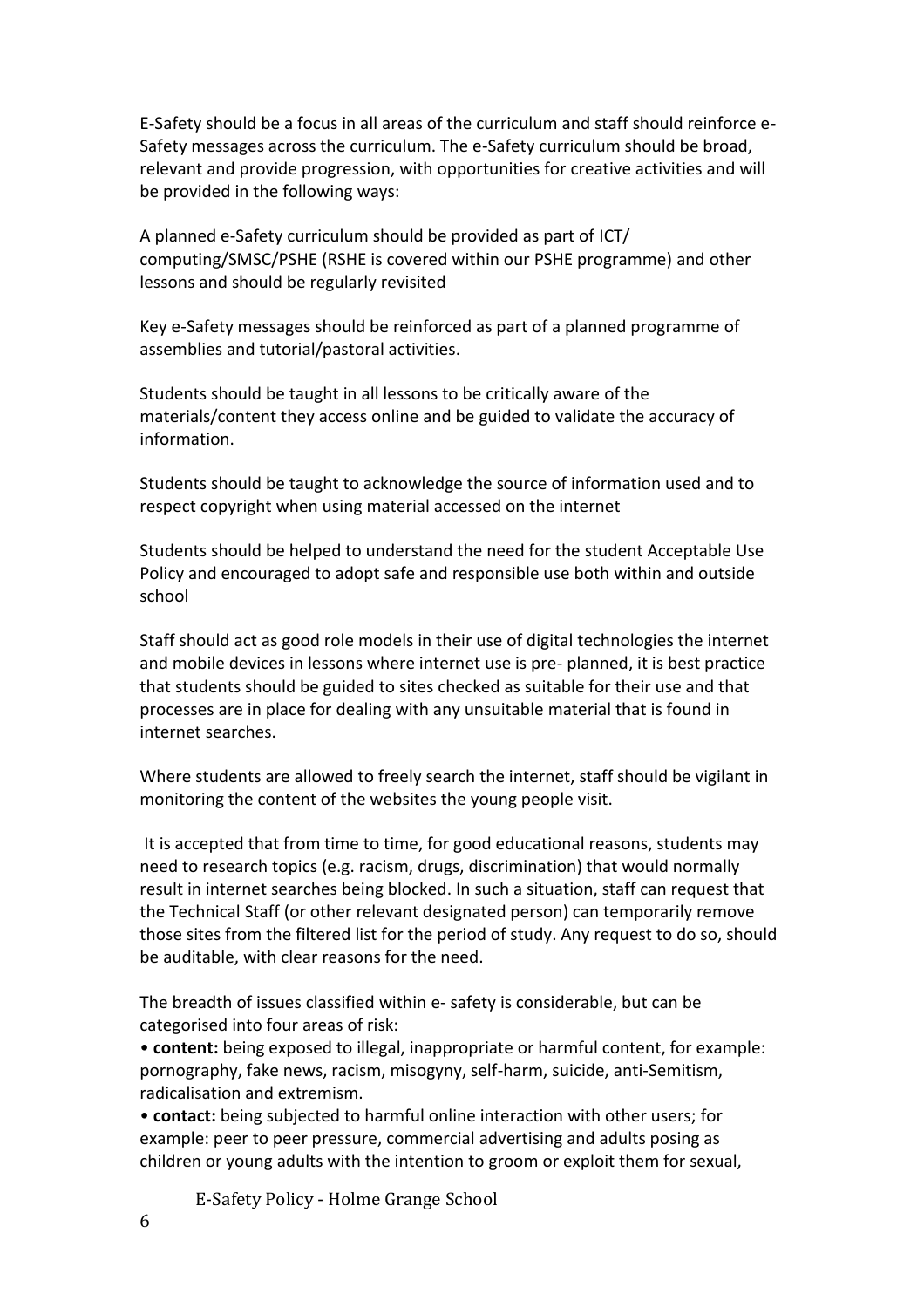criminal, financial or other purposes'.

**• conduct:** personal online behaviour that increases the likelihood of, or causes, harm; for example, making, sending and receiving explicit images (e.g consensual and non-consensual sharing of nudes and semi-nudes and/or pornography, sharing other explicit images and online bullying; and

• **commerce** - risks such as online gambling, inappropriate advertising, phishing and or financial scams. If you feel your pupils, students or staff are at risk, please report it to the Anti-Phishing Working Group (https://apwg.org/).

## **Education – parents/carers**

Many parents and carers have only a limited understanding of e-Safety risks and issues, yet they play an essential role in the education of their children and in the monitoring/regulation of the children's online behaviours. Parents may underestimate how often children and young people come across potentially harmful and inappropriate material on the internet and may be unsure about how to respond.

The school will therefore seek to provide information and awareness to parents and carers through:

- Curriculum activities
- Policy documents
- Letters, newsletters, website,
- Parents/Carers evenings/sessions
- High profile events/campaigns e.g. Safer Internet Day, Parents' Conferences and talks
- Reference to the relevant web sites/publications www.swgfl.org.uk , [www.saferinternet.org.uk](http://www.saferinternet.org.uk/) <http://www.childnet.com/parents-and-carers> [www.thinkuknow.co.uk](http://www.thinkuknow.co.uk/) [https://www.gov.uk/government/publications/education-for-a-connected](https://www.gov.uk/government/publications/education-for-a-connected-world)[world](https://www.gov.uk/government/publications/education-for-a-connected-world)
- Membership of National Online Safety [https://nationalonlinesafety.com/enrol/holme-grange-school](https://nationalonlinesafety.com/enrol/holme-grange-schoo) a platform which allows parents, teachers, and pupils to have access to a comprehensive suite of training programmes

## **Education – The Wider Community**

The school will provide opportunities for local community groups/members of the community to gain from the school's e-Safety knowledge and experience. This may be offered through the following: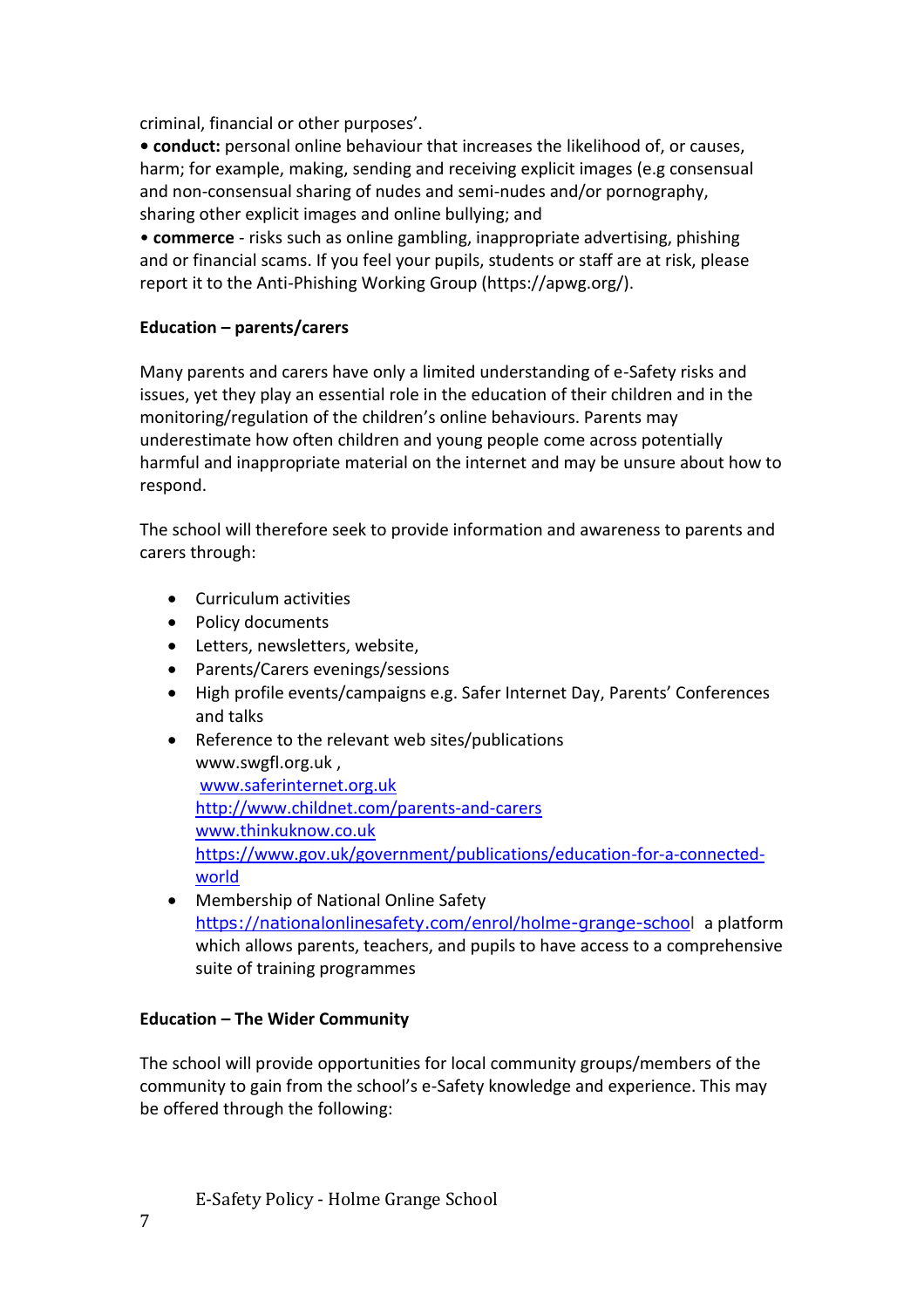Providing family learning courses in use of new digital technologies, digital literacy and e-safety

E-Safety messages targeted towards grandparents and other relatives as well as parents.

The school / school website will provide e-safety information for the wider community

## **Education & Training – Staff / Volunteers**

It is essential that all staff receive e-safety training and understand their responsibilities, as outlined in this policy. Training will be offered as follows:

E-safety training is regularly made available to staff through EduCare. An audit of the e- safety training needs of all staff is carried out periodically and it is expected that some staff will identify e-safety as a training need within their appraisal process.

All new staff receive e-safety training as part of their induction programme, ensuring that they fully understand the school e-safety policy and Acceptable Use Policy. The DSL will receive regular updates through attendance at external training events and by reviewing guidance documents released by relevant organisations.

This e-Safety policy and its updates will be presented to and discussed by staff in staff/team meetings/INSET days.

The DSL will provide advice/guidance/training to individuals as required.

## **Training – Governors**

Governors should take part in e-safety training/awareness sessions, with particular importance for those who are members of any sub committee/group involved in technology/e-Safety/health and safety/child protection. This may be offered in a number of ways:

Attendance at training provided by the Local Authority/National Governors Association/or other relevant organisation.

Participation in school training/information sessions for staff or parents (this may include attendance at assemblies/lessons).

Use of the Educare and National Online Safety training platforms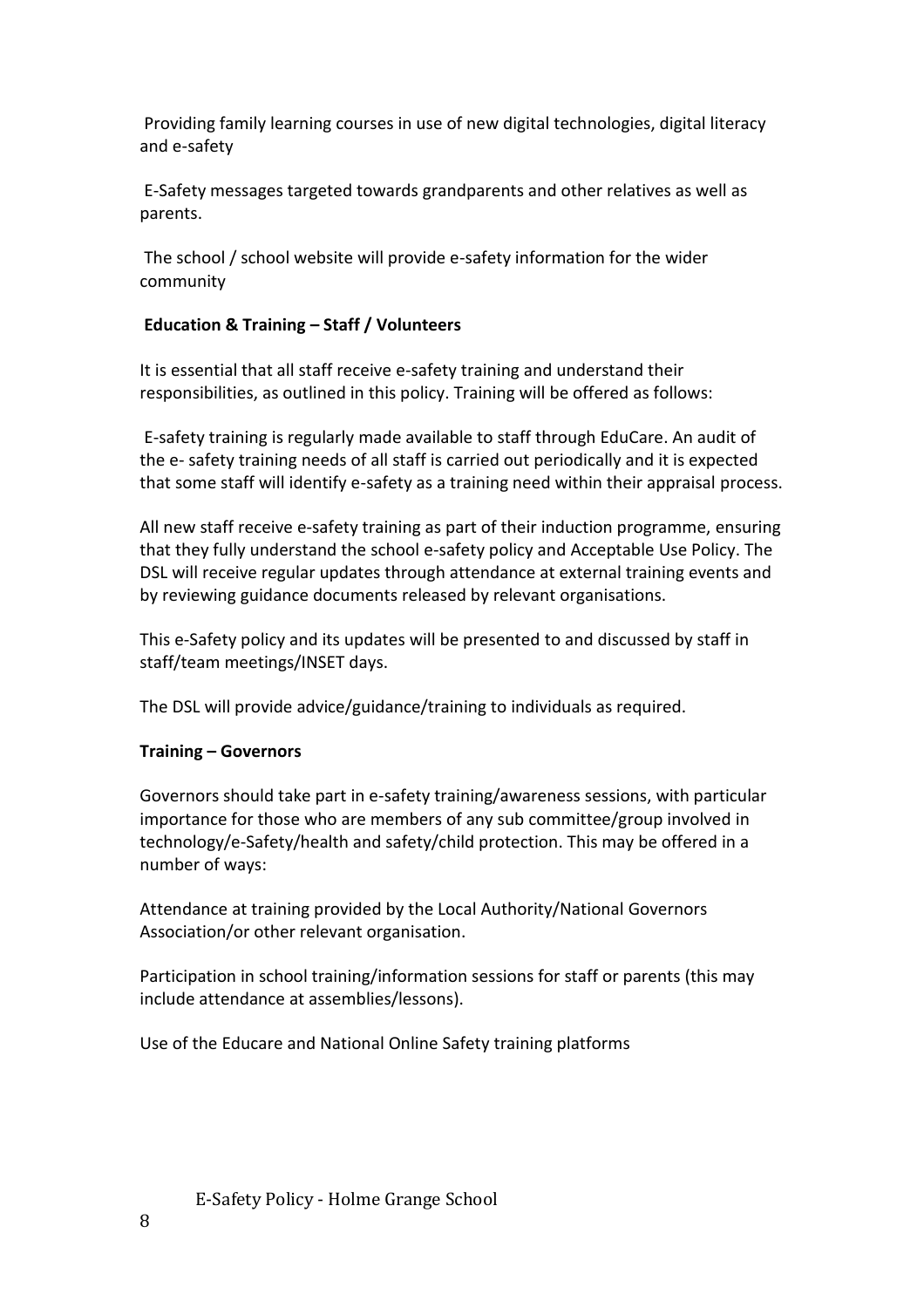## **Technical – infrastructure/equipment, filtering and monitoring**

The school will be responsible for ensuring that the school infrastructure/network is as safe and secure as is reasonably possible and that policies and procedures approved within this policy are implemented.

School technical systems will be managed in ways that ensure that the school meets recommended technical requirements

There will be regular reviews and audits of the safety and security of school technical systems

Servers, wireless systems and cabling must be securely located and physical access restricted

All users will have clearly defined access rights to school technical systems and devices.

All users will be provided with a username and secure password by the IT support team who will keep an up to date record of users and their usernames. Users are responsible for the security of their username and password and will be required to change their password regularly.

The administrator passwords for the school ICT system, used by the IT support team must also be available to the Headteacher or other nominated senior leader and kept in a secure place.

The IT support Team is responsible for ensuring that software licence logs are accurate and up to date and that regular checks are made to reconcile the number of licences purchased against the number of software installations

Internet access is filtered for all users. Illegal content (child sexual abuse images) is filtered by the broadband or filtering provider by actively employing the Internet Watch Foundation CAIC list. Content lists are regularly updated and internet use is logged and regularly monitored. There is a clear process in place to deal with requests for filtering changes.

Impero protection. This monitors in real time the children's use of IT equipment looking for trends, activity and triggers which could indicate threat to life, or attempts to bypass security or protection systems.

The school has provided enhanced/differentiated user-level filtering (allowing different filtering levels for different ages/stages and different groups of users – staff/students etc.)

School technical staff regularly monitor and record the activity of users on the school technical systems and users are made aware of this in the Acceptable Use Policy.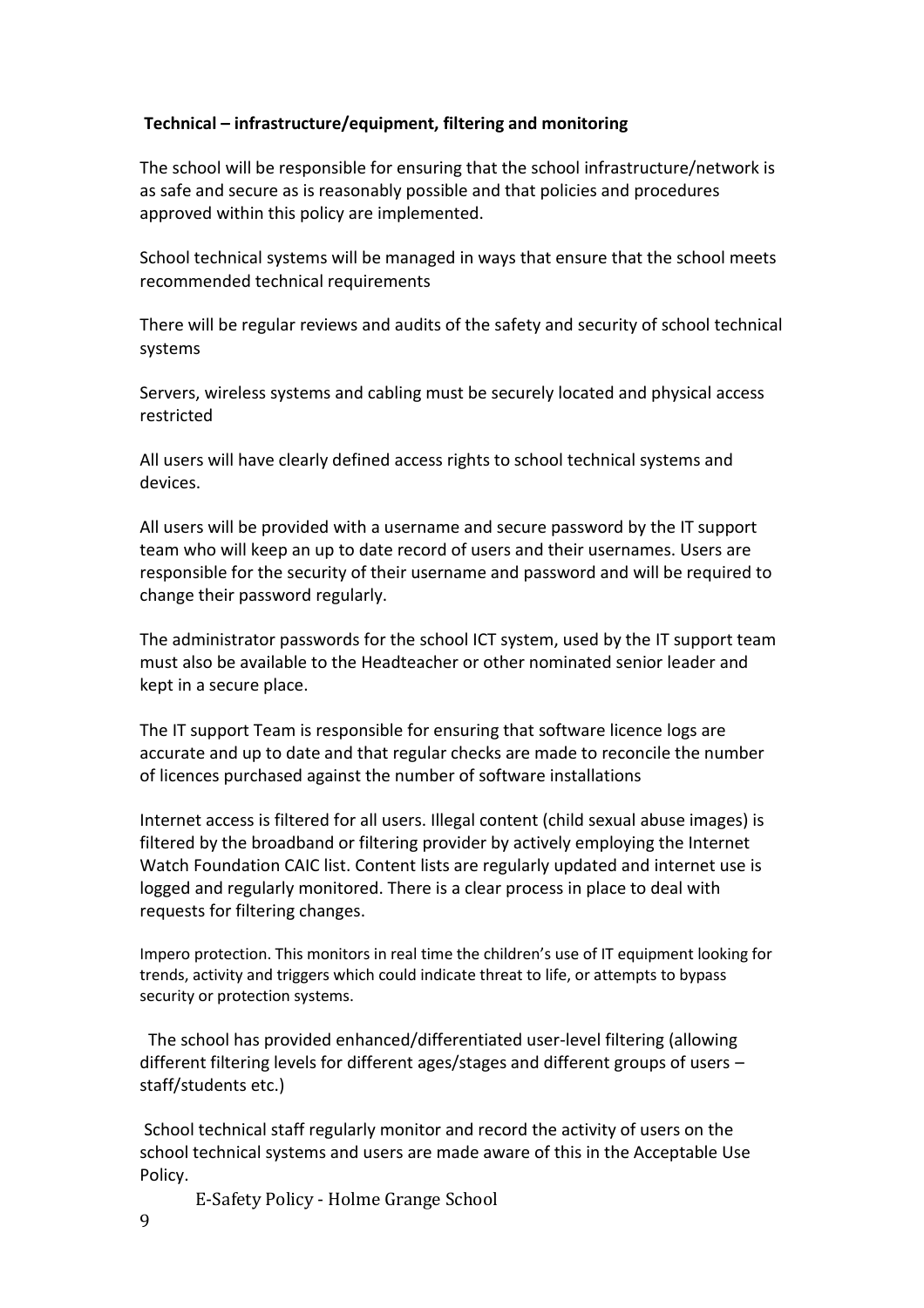An appropriate system is in place for users to report any actual/potential technical incident/security breach to the relevant person, as agreed.

Appropriate security measures are in place to protect the servers, firewalls, routers, wireless systems, work stations, mobile devices etc. from accidental or malicious attempts which might threaten the security of the school systems and data. These are tested regularly. The school infrastructure and individual workstations are protected by up to date virus software.

An agreed policy is in place for the provision of temporary access of "guests" (e.g. trainee teachers, supply teachers, visitors) onto the school systems. They will be given a login which does not allow any access to the school server. Holme Grange has a "guest" WIFI for such occasions.

An agreed policy is in place that forbids staff from downloading executable files and installing programmes on school devices.

An agreed policy is in place regarding the use of removable media (e.g. memory sticks / CDs / DVDs) by users on school devices. Personal data cannot be sent over the internet or taken off the school site unless safely encrypted or otherwise secured (please refer to the School Privacy Notices)

### **Use of digital and video images**

The development of digital imaging technologies has created significant benefits to learning, allowing staff and students instant use of images that they have recorded themselves or downloaded from the internet. However, staff, parents/carers and students need to be aware of the risks associated with publishing digital images on the internet. Such images may provide avenues for cyberbullying to take place. Digital images may remain available on the internet forever and may cause harm or embarrassment to individuals in the short or longer term. It is common for employers to carry out internet searches for information about potential and existing employees. The school will inform and educate users about these risks and will implement policies to reduce the likelihood of the potential for harm:

When using digital images, staff should inform and educate students about the risks associated with the taking, use, sharing, publication and distribution of images. In particular they should recognise the risks attached to publishing their own images on the internet e.g. on social networking sites.

In accordance with guidance from the Information Commissioner's Office, parents/carers are welcome to take videos and digital images of their children at school events for their own personal use (as such use in not covered by the Data Protection Act). To respect everyone's privacy and in some cases protection, these images should not be published/made publicly available on social networking sites, nor should parents/carers comment on any activities involving other students in the digital/video images.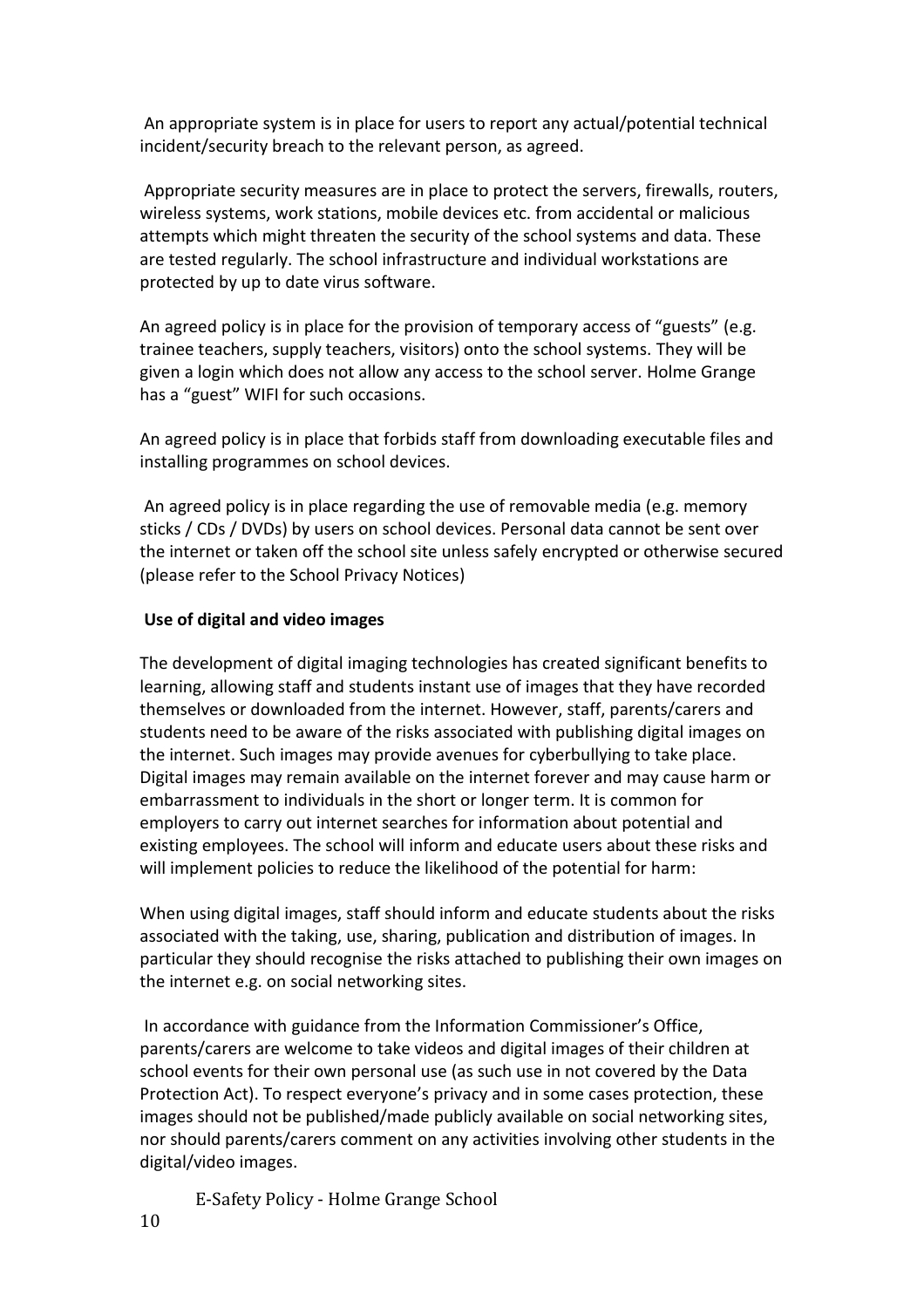No mobile phones are allowed to be visible or used in the Early Years areas. Please see the Staff Acceptable Use Policy. There is signing to remind visitors, parents and staff.

Staff and volunteers are allowed to take digital/video images to support educational aims, but must follow school policies concerning the sharing, distribution and publication of those images. Those images should only be taken on school equipment, the personal equipment of staff should not be used for such purposes.

Care should be taken when taking digital/video images that students are appropriately dressed and are not participating in activities that might bring the individuals or the school into disrepute.

Students must not take, use, share, publish or distribute images of others without their permission

Photographs published on the website, or elsewhere that include students will be selected carefully and will comply with good practice guidance on the use of such images.

Students' full names will not be used anywhere on a website, twitter or Facebook, particularly in association with photographs.

#### **Data Protection**

Personal data will be recorded, processed, transferred and made available according to the Data Protection Act 1998 and is fully GDPR compliant

#### **The school / school must ensure that:**

- It will hold the minimum personal data necessary to enable it to perform its function and it will not hold it for longer than necessary for the purposes it was collected for.
- Every effort will be made to ensure that data held is accurate, up to date and that inaccuracies are corrected without unnecessary delay.
- All personal data will be fairly obtained in accordance with the "Privacy Notice" and lawfully processed in accordance with the "Conditions for Processing".
- It has a Privacy Notice Policy
- It is registered as a Data Controller for the purposes of the Data Protection Act (DPA)
- Risk assessments are carried out
- It has clear and understood arrangements for the security, storage and transfer of personal data
- Data subjects have rights of access and there are clear procedures for this to be obtained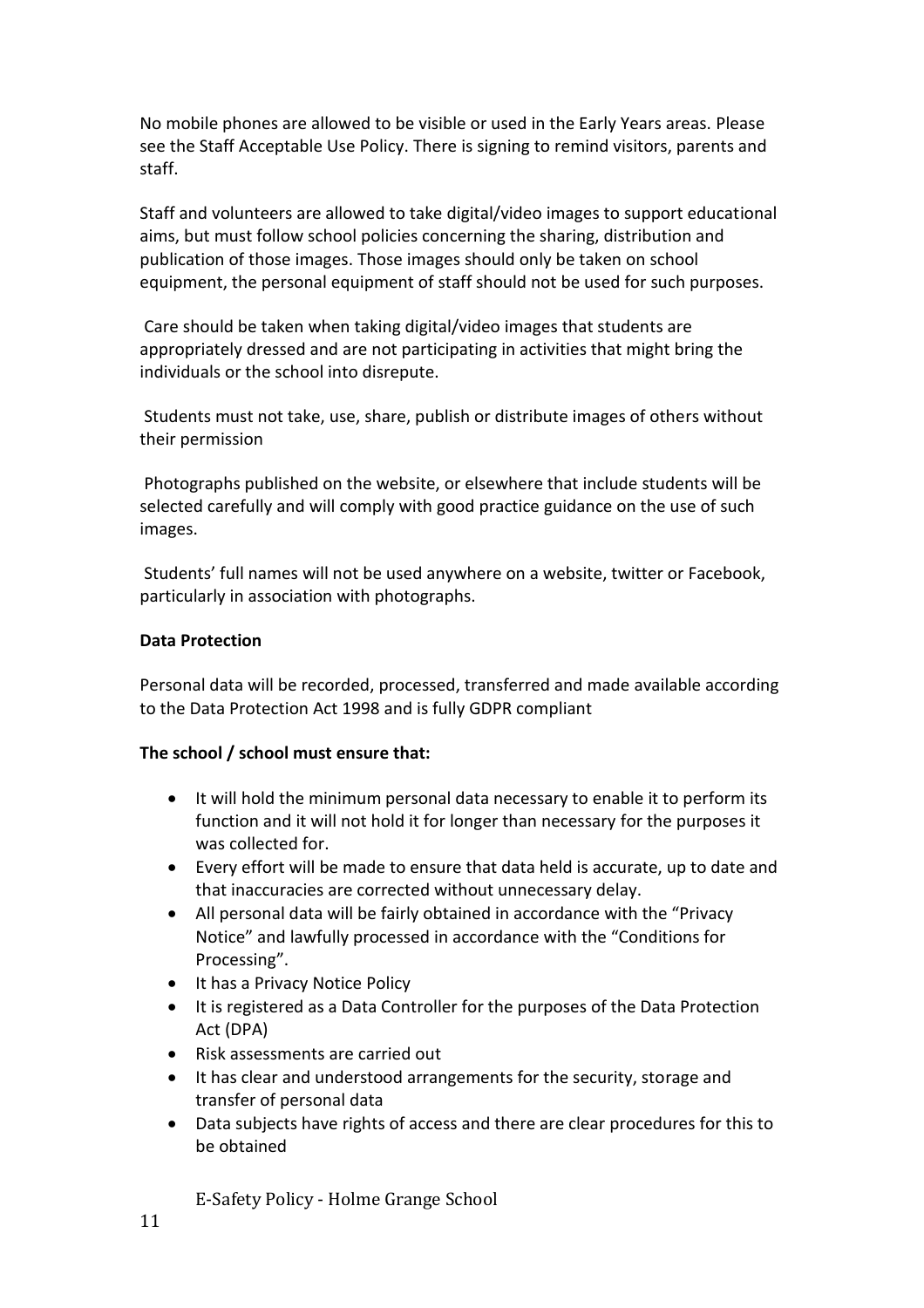- There are clear and understood policies and routines for the deletion and disposal of data
- There is a policy for reporting, logging, managing and recovering from information risk incidents
- There are clear Data Protection clauses in all contracts where personal data may be passed to third parties

### **Staff must ensure that they:**

At all times take care to ensure the safe keeping of personal data, minimising the risk of its loss or misuse.

Use personal data only on secure password protected computers and other devices, ensuring that they are properly "logged-off" at the end of any session in which they are using personal data.

Transfer data using encryption and secure password protected devices.

#### **Communications**

A wide range of rapidly developing communications technologies has the potential to enhance learning.

When using communication technologies the school considers the following as good practice.

The official school email service may be regarded as safe and secure and is monitored. Users should be aware that email communications are monitored. Staff and students should therefore use only the school email service to communicate with others when in school, or on school systems (eg by remote access).

Users must immediately report, to the nominated person – in accordance with the school policy, the receipt of any communication that makes them feel uncomfortable, is offensive, discriminatory, threatening or bullying in nature and must not respond to any such communication.

Any digital communication between staff and students or parents/carers (email, chat, etc) must be professional in tone and content. These communications may only take place on official (monitored) school systems. Personal email addresses, text messaging or social media must not be used for these communications.

Students should be taught about e-Safety issues, such as the risks attached to the sharing of personal details. They should also be taught strategies to deal with inappropriate communications and be reminded of the need to communicate appropriately when using digital technologies.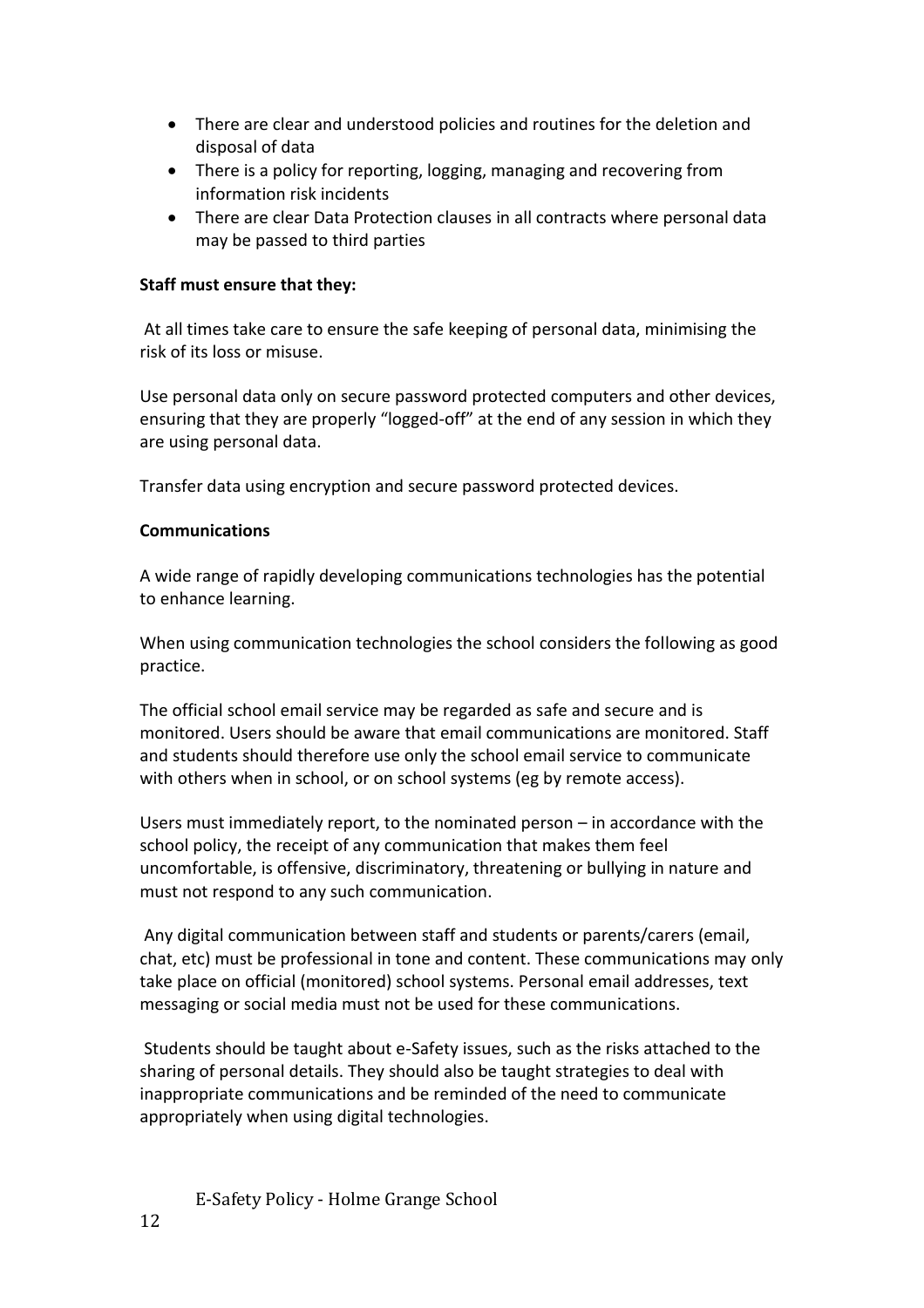Personal information should not be posted on the school website and only official email addresses should be used to identify members of staff.

## **Social Media**

All Social Media falls under the responsibility of one central accountable individual, this will be the Headteacher or a single designated member of staff appointed by the Headteacher.

There should be no other social media interactions on a whole school basis.

Use of closed communication channels, such as WhatsApp, are not permitted for school purposes or with students.

Our school has a duty of care to provide a safe learning environment for students and staff. The school could be held responsible, indirectly for acts of our employees in the course of their employment. Staff members who harass, cyberbully, discriminate on the grounds of sex, race or disability or who defame a third party may render the school liable to the injured party. Reasonable steps to prevent predictable harm must be in place.

The school provides the following measures to ensure reasonable steps are in place to minimise risk of harm to pupils, staff and the school through limiting access to personal information:

- Training to include: acceptable use; social media risks; checking of settings; data protection; reporting issues.
- Clear reporting guidance, including responsibilities, procedures and sanctions
- Risk assessment, including legal risk
- School staff should ensure that:
- No reference should be made in social media to students, parents/carers or school staff
- They do not engage in online discussion on personal matters relating to members of the school community
- Personal opinions should not be attributed to the school
- Security settings on personal social media profiles are regularly checked to minimise risk of loss of personal information.

## **Unsuitable / inappropriate activities**

The school believes that the activities referred to in the following section would be inappropriate in a school context and that users, as defined below, should not engage in these activities in school or outside school when using school equipment or systems. The school policy restricts usage as follows:

## **User Actions**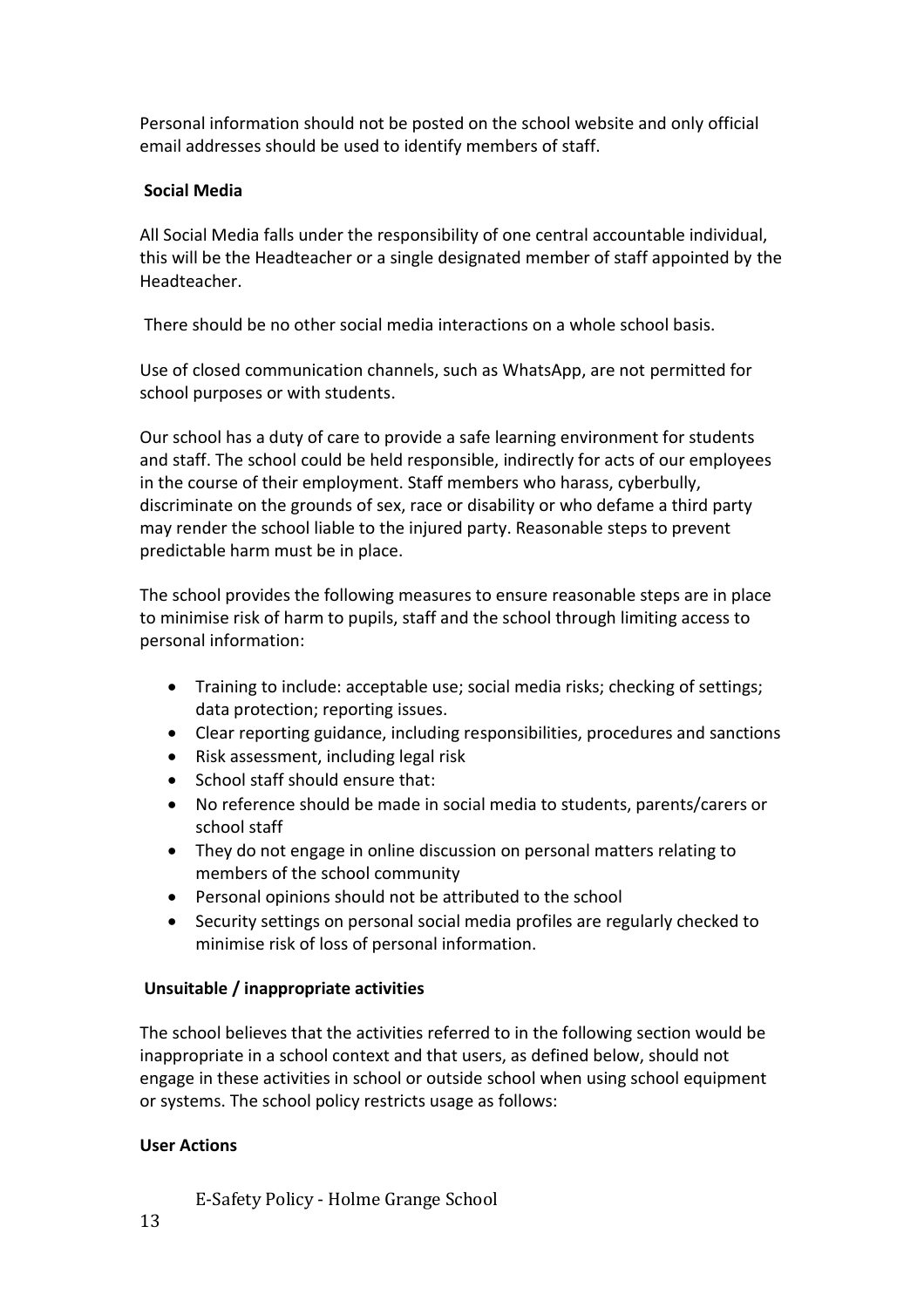Users **shall not** visit Internet sites, make, post, download, upload, data transfer, communicate or pass on, material, remarks, proposals or comments that contain or relate to:

- Child sexual abuse images –The making, production or distribution of indecent images of children. Contrary to The Protection of Children from Sexual Offences 2012
- Grooming, incitement, arrangement or facilitation of sexual acts against children Contrary to the Sexual Offences Act 2003.
- Possession of an extreme pornographic image (grossly offensive, disgusting or otherwise of an obscene character) Contrary to the Criminal Justice and Immigration Act 2008
- criminally racist material in UK to stir up religious hatred (or hatred on the grounds of sexual orientation) - contrary to the Public Order Act 1986, Prevent strategy, The Counter-Terrorism and Security Act 2015
- pornography
- promotion of any kind of discrimination
- threatening behaviour, including promotion of physical violence or mental harm
- any other information which may be offensive to colleagues or breaches the integrity of the ethos of the school or brings the school into disrepute
- Using school systems to run a private business
- Using systems, applications, websites or other mechanisms that bypass the filtering or other safeguards employed by the school / school
- Infringing copyright
- Revealing or publicising confidential or proprietary information (eg financial / personal information, databases, computer / network access codes and passwords)
- Creating or propagating computer viruses or other harmful files
- Unfair usage (downloading / uploading large files that hinders others in their use of the internet)
- On-line gaming
- Commerce File sharing
- Use of social media
- Use of messaging apps
- Hacking
- Personal Apps
- Weapons
- Abortions advocacy groups
- Dating
- Malware

## **Responding to incidents of misuse**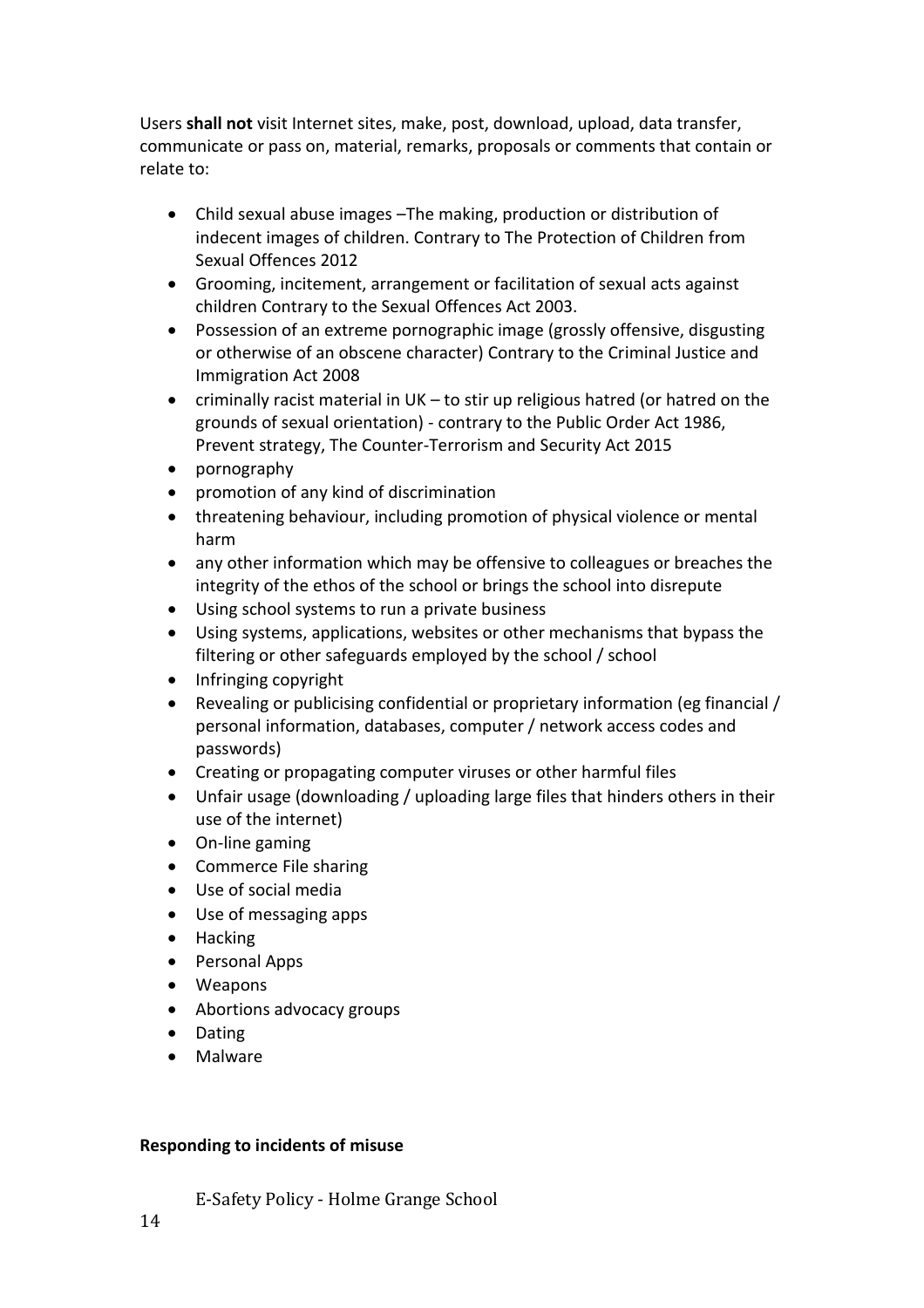This guidance is intended for use when staff need to manage incidents that involve the use of online services. It encourages a safe and secure approach to the management of the incident. Incidents might involve illegal or inappropriate activities (see "User Actions" above).

### **Illegal Incidents**

If there is any suspicion that the web site(s) concerned may contain child abuse images, or if there is any other suspected illegal activity, refer to the Safeguarding including Child Protection Policy

#### **Other Incidents**

It is hoped that all members of the school community will be responsible users of digital technologies, who understand and follow school policy. However, there may be times when infringements of the policy could take place, through careless or irresponsible or, very rarely, through deliberate misuse.

### **In the event of suspicion, all steps in this procedure should be followed:**

- Have more than one senior member of staff involved in this process. This is vital to protect individuals if accusations are subsequently reported.
- Conduct the procedure using a designated computer that will not be used by young people and if necessary can be taken off site by the police should the need arise. Use the same computer for the duration of the procedure.
- It is important to ensure that the relevant staff should have appropriate internet access to conduct the procedure, but also that the sites and content visited are closely monitored and recorded (to provide further protection).
- Record the **url** of any site containing the alleged misuse and describe the nature of the content causing concern. It may also be necessary to record and store screenshots of the content on the machine being used for investigation. These may be printed, signed and attached to the form (except in the case of images of child sexual abuse – see below)

Once this has been completed and fully investigated the group will need to judge whether this concern has substance or not. If it does then appropriate action will be required and could include the following:

- Internal response or discipline procedure
- Involvement by Local Authority
- Police involvement and/or action

If content being reviewed includes images of child abuse then the monitoring should be halted and referred to the Police immediately. Other instances to report to the police would include: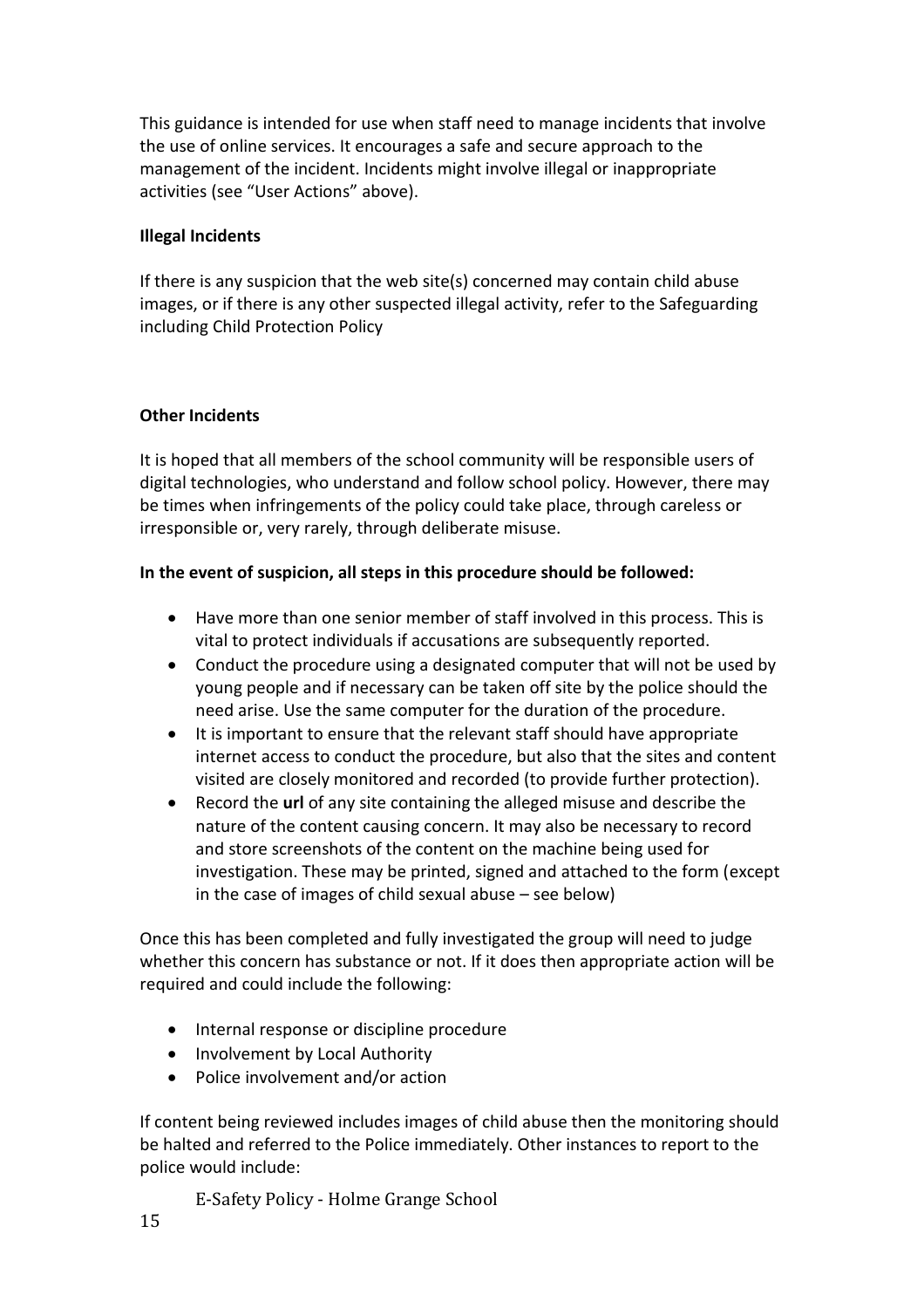- incidents of 'grooming' behaviour
- the sending of obscene materials to a child
- adult material which potentially breaches the Obscene Publications Act
- criminally racist material
- other criminal conduct, activity or materials

Isolate the computer in question as best you can. Any change to its state may hinder a later police investigation.

It is important that all of the above steps are taken as they will provide an evidence trail for the school and possibly the police and demonstrate that visits to these sites were carried out for child protection purposes. The completed form should be retained for evidence and reference purposes.

### **School Actions & Sanctions**

It is more likely that the school will need to deal with incidents that involve inappropriate rather than illegal misuse. It is important that any incidents are dealt with as soon as possible in a proportionate manner, and that members of the school community are aware that incidents have been dealt with. It is intended that incidents of misuse will be dealt with through normal behaviour/disciplinary procedures.

#### **Related documents**

- Keeping Children Safe in Education 2021
- Safeguarding including Child Protection Policy
- Tackling Bullying Policy
- Guidance for safer working practice for those working with children and young people in education settings 2020
- [https://www.gov.uk/government/publications/teaching-online-safety-in](https://www.gov.uk/government/publications/teaching-online-safety-in-schools)[schools](https://www.gov.uk/government/publications/teaching-online-safety-in-schools)
- Staff Acceptable Use of IT Policy
- Staff Code of Conduct
- Pupil Acceptable Use Policy
- Remote Learning Policy
- <https://360safe.org.uk/>
- [https://assets.publishing.service.gov.uk/government/uploads/system/upload](https://assets.publishing.service.gov.uk/government/uploads/system/uploads/attachment_data/file/985033/Draft_Online_Safety_Bill_Bookmarked.pdf) [s/attachment\\_data/file/985033/Draft\\_Online\\_Safety\\_Bill\\_Bookmarked.pdf](https://assets.publishing.service.gov.uk/government/uploads/system/uploads/attachment_data/file/985033/Draft_Online_Safety_Bill_Bookmarked.pdf)
- •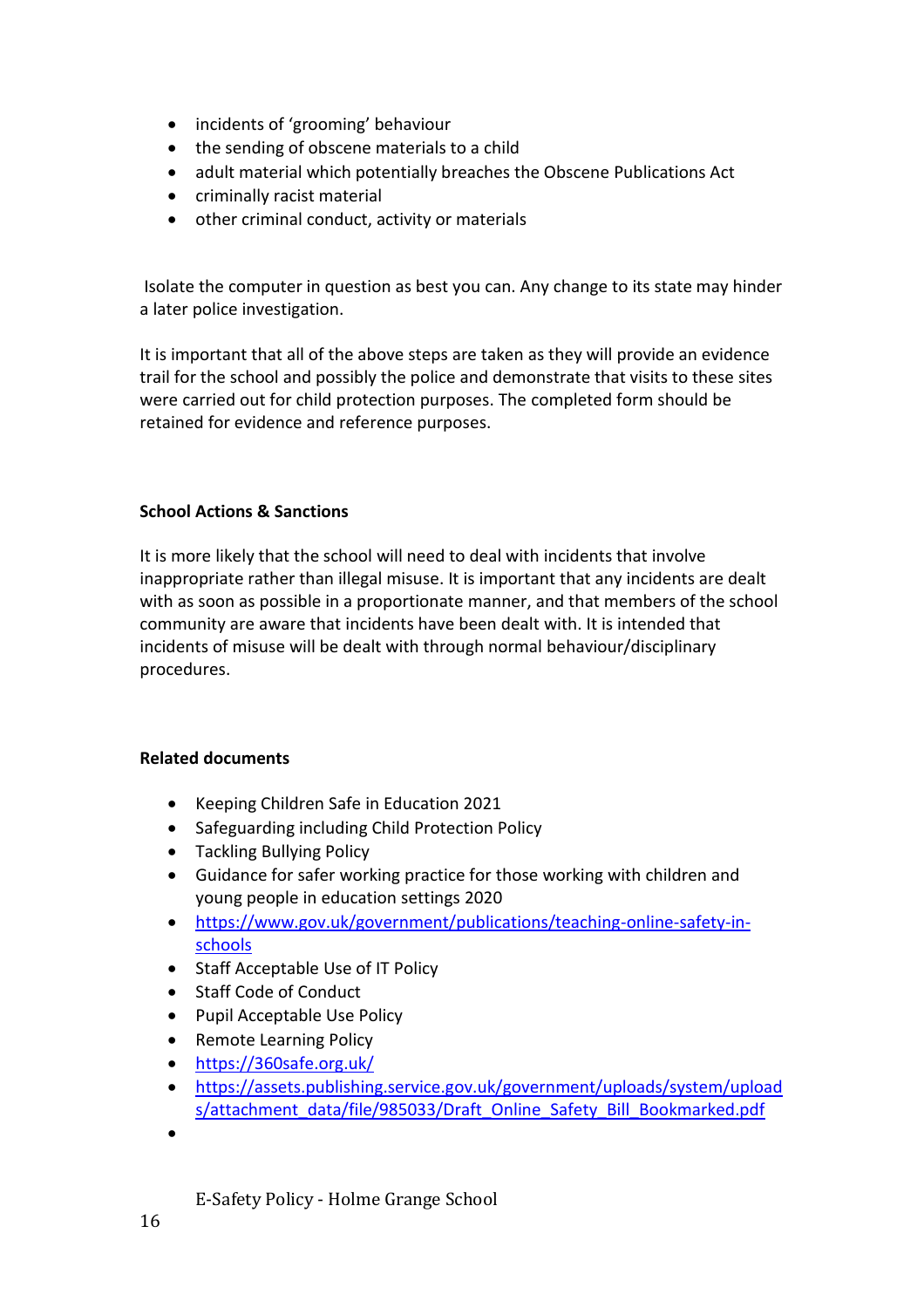#### **Availability**

This policy is made available to parents staff and pupils via the website, the school HUB. A request may be made for the policy at the school office.

#### **Monitoring & review, policy into practice**

We will review this Policy at least once every two years as well as if incidents occur that suggest the need for review.

#### **Appendix 1**

#### **Acceptable Use Policy**

We use the school computer and Internet connection for learning. These rules will help us to be fair to others and keep everyone safe.

- 1. I will only use my own username and password to login, I will keep this information secret.
- 2. I will not look at or delete other people's files.
- 3. I will not bring any ICT devices, e.g. USB memory sticks, tablets, cameras etc., into school without permission.
- 4. I will not use the Internet without permission, on each occasion, and will ask permission before entering any website.
- 5. I will not send or read e-mail messages, or other forms of electronic communications including social networking, unless my teacher allows me.
- 6. If I see anything I am unhappy with on the Internet, I will make a screen shot and then tell a teacher immediately.
- 7. I will not attempt to download or run software from the Internet or a memory device without permission.
- 8. I know that the school may check my computer files and usage and may monitor the Internet sites I visit.
- 9. I will not distribute files produced on school equipment, e.g. photographs texts or personal information to others.
- 10. I understand that information on the Internet may not always be accurate and may need checking. Some websites may be advertising so giving biased information.

I understand that if I deliberately break these rules, I could be stopped from using the Internet or ICT devices.

pupil's name: Form:

We agree that the above rules will be followed when using the school computer systems.

pupil's signature: Parent's signature:

Date: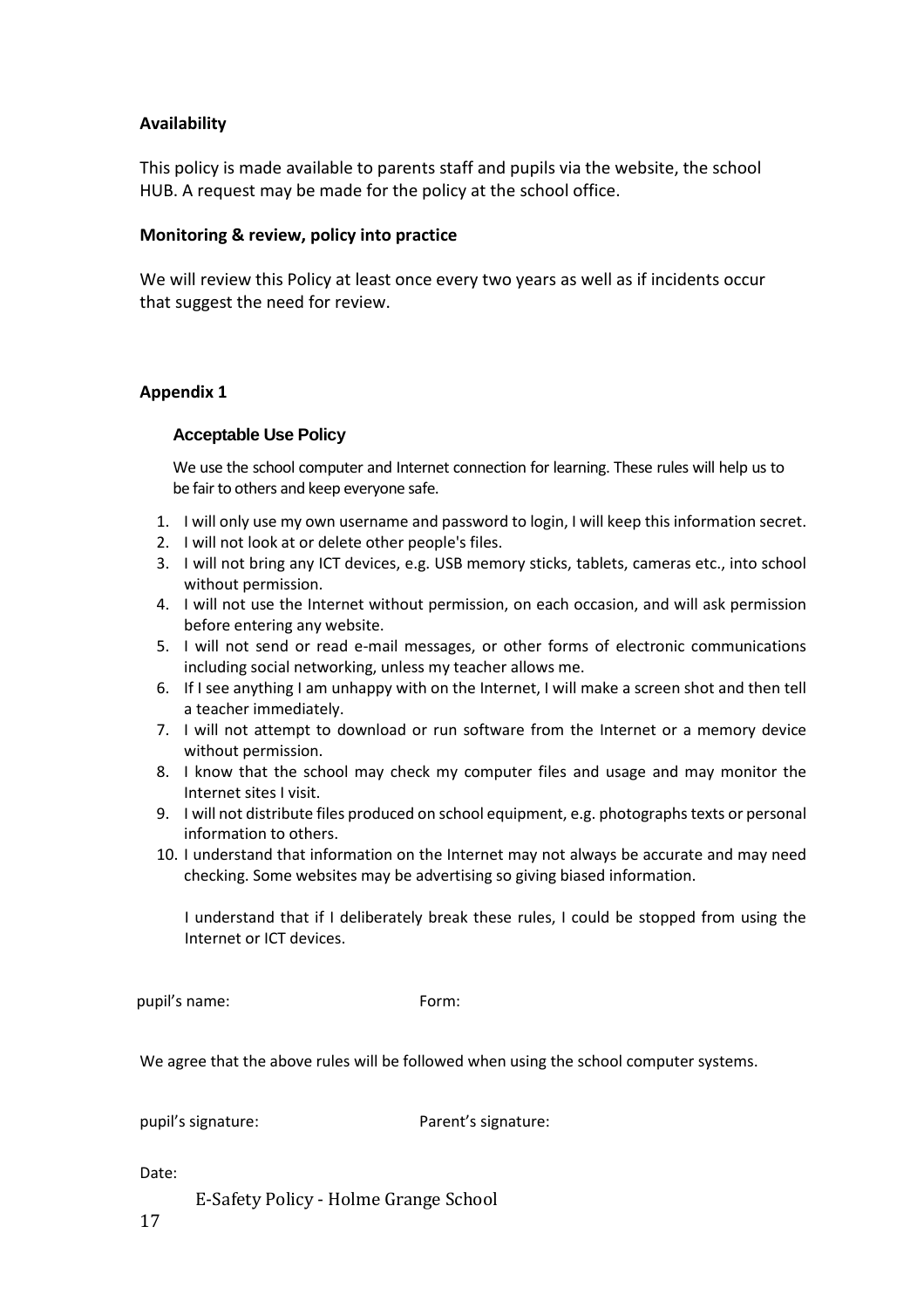**This form MUST be signed by both parent and child before you will be allowed to use the internet in school.**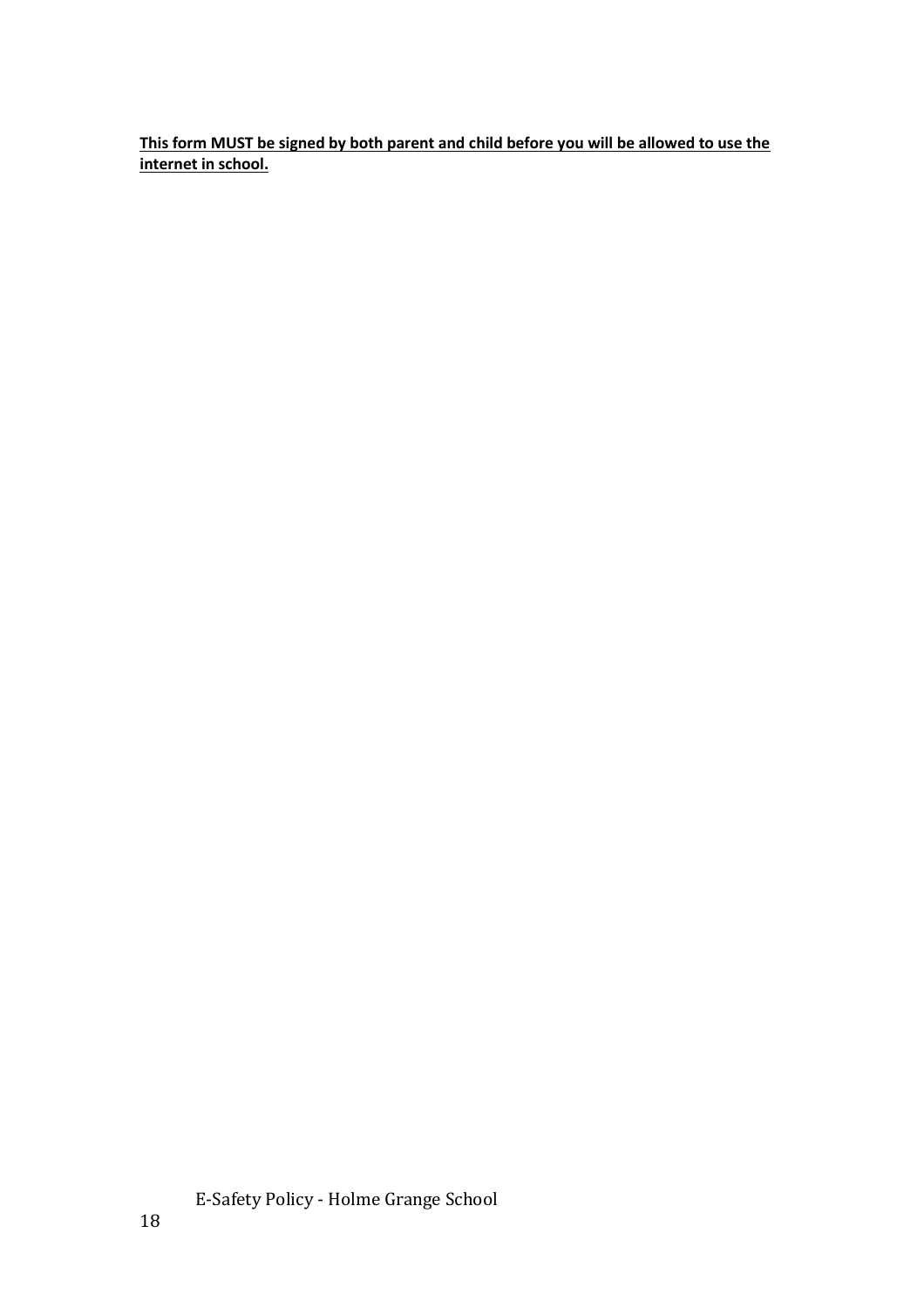#### **Appendix 2 1:1 device Policy**

Holme Grange School recognises that as technology develops more pupils have access to Internet enabled devices. We believe that these should be seen as a resource and provide an opportunity to enhance learning.

#### **General Information**

Access to the Holme Grange School wireless network, whether with school-provided or personal devices, is restricted. Access from personal devices is limited to Internet use only. Pupils will not have access to any documents which reside on the school network from their personal devices.

Access to the Holme Grange School wireless network is a privilege, not a right. Any use of the wireless network entails personal responsibility and compliance with all school rules. The use of the network also allows ICT staff to conduct investigations regarding inappropriate Internet use at any time, by teacher request. Pupils will be asked to sign a code of conduct agreeing to the conditions of using their own devices.

#### **Access to the Network**

To obtain access to the network pupils will have to ask their Head of School.

The technicians will check the device for viruses.

The network access password will be changed every half term.

A register of all student devices with network access will be kept by the ICT department.

#### **Guidelines**

**It is the expectation that pupils will not be required to bring their own device into school, the schools IT resources being sufficient for all educational activity.**

**In the near future pupils in Eaton Grange will be able to bring in their own devices to work from. This policy will be adapted to reflect this.**

**If after consultation with ALC and SLT, an agreed provision to enable curriculum access requires a pupil to bring in their own device the following applies.**

- Pupils are only allowed to work on the device that they have registered with the ICT Department
- Use of personal devices during the school day is at the discretion of teachers and staff. Pupils must use devices as directed by their teacher.
- The primary purpose of the use of personal devices at school is educational. Using the device for personal reasons e.g. contacting parents, should not be allowed.
- The use of a personal device is not to be a distraction in any way to teachers or pupils. Personal devices must not disrupt class in any way.
- The use of personal devices falls under Holme Grange School's Code of Conduct which all pupils have to sign before bringing any personal device to school.
- Pupils shall not use personal devices outside of their classroom unless otherwise directed by their teacher e.g. on school visits or activities.
- Pupils shall make no attempts to circumvent the school's network security and/or filtering policies. This includes setting up proxies and downloading programs to bypass security